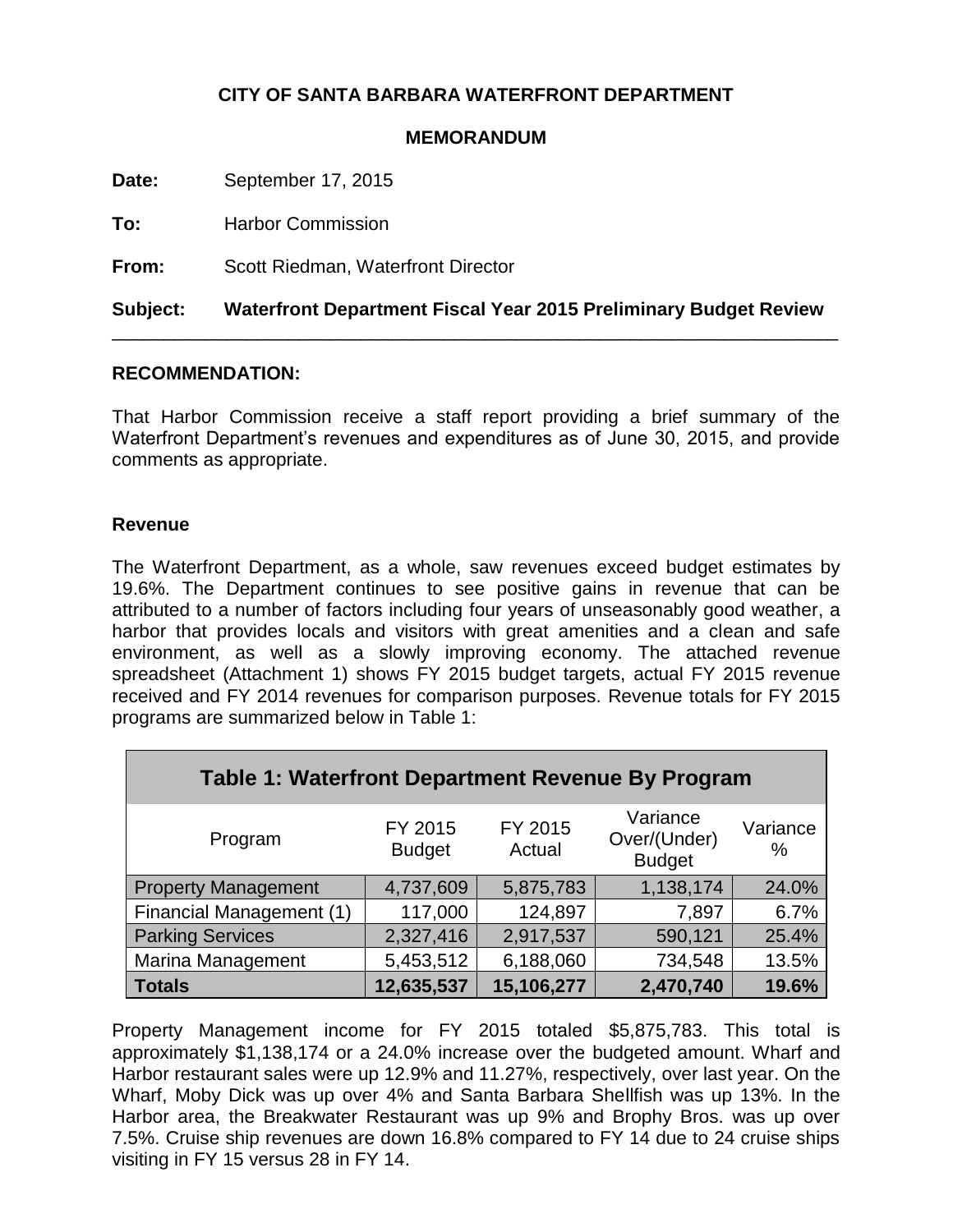Financial Management was slightly above budget estimates coming in at \$124,897, up 6.7%. Financial Management activities are managed by the City's Finance Department.

Parking revenue for FY 2015 totaled \$2,917,537, which was \$590,121 or 25.4% above budget. The Department realized revenue increases in all but three parking lots. Although below budgeted revenue estimates in FY 15, we anticipate a significant increase in revenue for the Garden Street Lot now that there is a public access point in the northwest corner of the lot to accommodate patrons of the Funk Zone.

Revenue from the Marina Management program was \$6,188,060, which was \$734,548 or 13.5% over budgeted estimates, primarily due to a record year active slip transfer fees, slight increase in both visitor slip fees and visitor slip rentals in FY 2015. Slip transfer fees reached \$1,215,900, a record, in FY 15 and 80% increase over FY 14. A breakdown of the slip fee activity will be presented at the September 17 meeting of the Harbor Commission.

Total revenue for the Department was \$15,106,277 for FY 2015, a 19.6% increase over budgeted estimates and an 8.58% increase over Fiscal Year 2014.

## **Expenditures**

The Waterfront Department saw expenditures total \$13,080,519, or 4.49% below budgeted estimates. Expenditures at the consolidated level can be found in Attachment 2. Total operating fund expenditures for the Department for FY 2015 were \$15,198,197 however, \$2,117,675 in reserves above policy were moved to the Harbor Preservation Fund per City Council approval on May 19, 2015. The reduction in expenditures comes primarily from two categories: a \$230,763 savings in Salaries and Benefits and a \$160,638 savings in Supplies and Services.

Expenditures at the programmatic level can be found in Attachment 3 and show all programs coming in below budgeted expenditures.

The unanticipated surplus revenue generated in FY 2015 will be applied to the Department's capital reserve (Harbor Preservation Fund). Staff is requesting City Council approval to use a portion of these surplus revenues (approximately \$1,001,237) to pay off the General Fund loan related to Stearns Wharf which currently has a 6% interest rate. In addition, staff still intends to self-fund the last one or two phases of the Marina 1 reconstruction project with accumulated capital reserves and minimize the need to borrow funds from the State Division of Boating and Waterways at a 4.5% interest rate. The current cost estimates for Phase 7 and Phase 8, \$1,950,000 and \$1,885,000, respectively.

Attachments: 1. FY 2015 Revenue by Line Item

- 2. FY 2015 Expenditures Summary
- 3. FY 2015 Expenditures by Program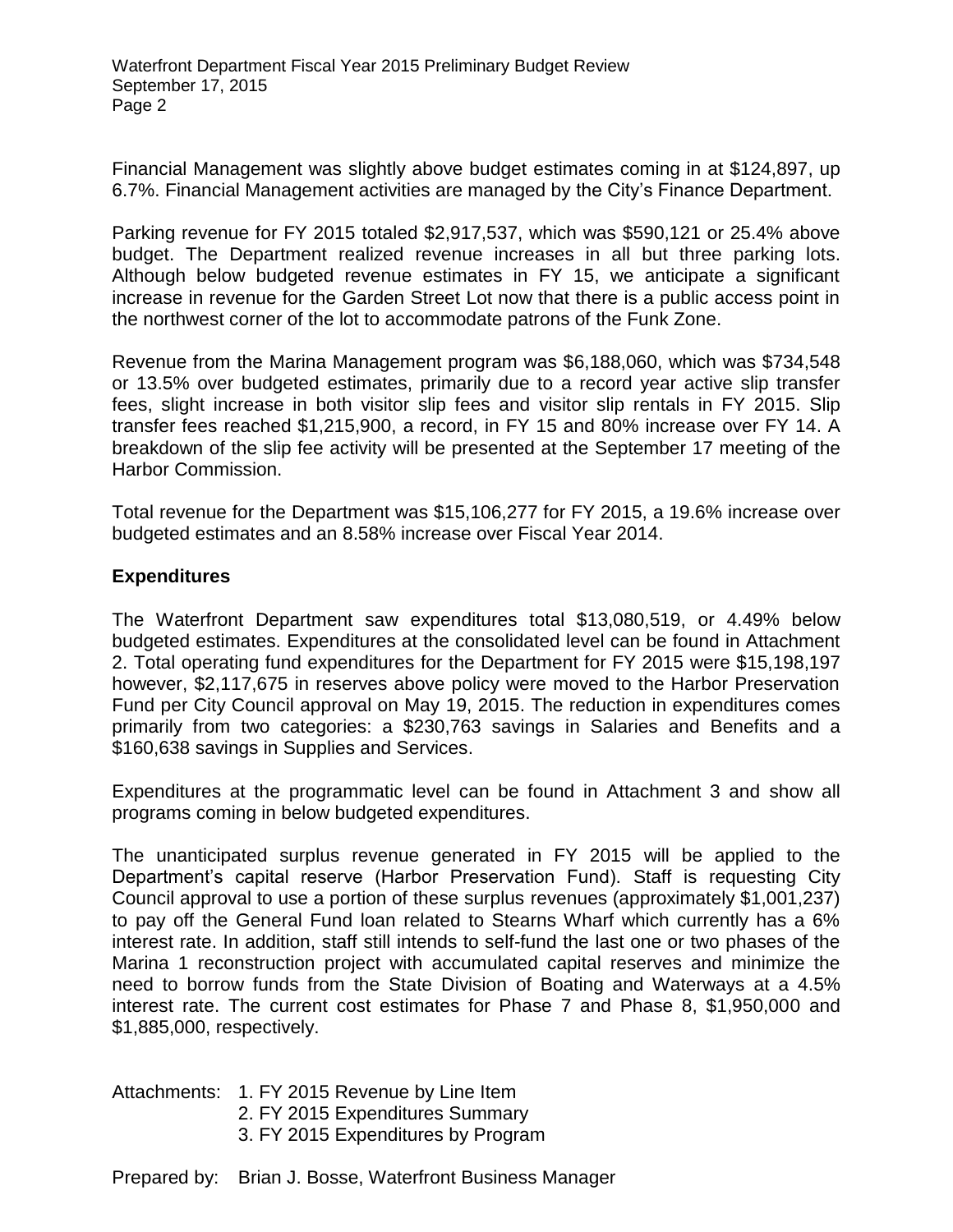## **Waterfront Department Revenue**

|                                   |             |              |              | Variance \$ | Variance % |
|-----------------------------------|-------------|--------------|--------------|-------------|------------|
| <b>Description</b>                | FY15 Budget | FY 15 Actual | FY 14 Actual | FY15-FY 14  | FY15-FY14  |
|                                   |             |              |              |             |            |
| <b>Harbor Commercial</b>          | 860,234     | 974,819      | 892,398      | 82,421      | 9.24%      |
| <b>Wharf Commercial</b>           | 528,773     | 619,978      | 562,792      | 57,186      | 10.16%     |
| SB Waterfront Center (Museum)     | 12,000      | 12,163       | 11,967       | 196         | 1.64%      |
| <b>Harbor Food Service</b>        | 1,040,400   | 1,328,632    | 1,194,025    | 134,607     | 11.27%     |
| <b>Wharf Food Service</b>         | 1,321,308   | 1,584,209    | 1,403,205    | 181,004     | 12.90%     |
| SB Waterfront Center (WF Grill)   | 332,928     | 413,817      | 380,568      | 33,249      | 8.74%      |
| <b>Harbor Other</b>               | 196,236     | 220,624      | 221,046      | (422)       | $-0.19%$   |
| SB Waterfront Center (NOAA)       | 16,760      | 11,173       | 8,380        | 2,793       | 33.33%     |
| Ice Machine                       | 30,000      | 36,589       | 26,393       | 10,196      | 38.63%     |
| CAM                               | 91,970      | 97,826       | 88,072       | 9,754       | 11.07%     |
| Miscellaneous Revenue             | 77,000      | 64,978       | 64,966       | 12          | 0.02%      |
| <b>Cruise Ships</b>               | 230,000     | 510,976      | 614,208      | (103, 232)  | $-16.81%$  |
| <b>Total Property Management</b>  | 4,737,609   | 5,875,783    | 5,468,019    | 407,764     | 7.46%      |
|                                   |             |              |              |             |            |
| Interest Income                   | 117,000     | 124,897      | 142,375      | (17, 478)   | $-12.28%$  |
| <b>Total Financial Management</b> | 117,000     | 124,897      | 142,375      | (17, 478)   | $-12.28%$  |
|                                   |             |              |              |             |            |
| <b>EV Charging Station</b>        | 150         | 102          | 667          | (565)       | $-84.66%$  |
| <b>Cabrillo East</b>              | 98,175      | 131,426      | 129,625      | 1,801       | 1.39%      |
| Cabrillo West                     | 103,950     | 148,320      | 140,877      | 7,443       | 5.28%      |
| Palm Park                         | 405,405     | 510,787      | 488,550      | 22,237      | 4.55%      |
| <b>Garden Street</b>              | 190,733     | 238,738      | 250,027      | (11, 288)   | $-4.51%$   |
| <b>Harbor West</b>                | 118,703     | 177,646      | 171,904      | 5,742       | 3.34%      |
| Leadbetter                        | 220,000     | 244,366      | 219,905      | 24,460      | 11.12%     |
| La Playa East                     | 11,000      | 12,383       | 15,272       | (2,889)     | $-18.92%$  |
| La Playa West                     | 10,000      | 10,713       | 11,295       | (582)       | $-5.15%$   |
| Harbor Lot                        | 561,000     | 736,348      | 681,811      | 54,537      | 8.00%      |
| <b>Stearns Wharf</b>              | 255,000     | 280,539      | 277,482      | 3,057       | 1.10%      |
| <b>Waterfront Parking Permits</b> | 350,000     | 421,429      | 382,399      | 39,030      | 10.21%     |
| Boat Wash Machine                 | 2,800       | 4,486        | 2,310        | 2,177       | 94.23%     |
| Misc. Parking                     | 500         | 254          | 1,567        | (1, 313)    | $-83.77%$  |
| <b>Total Parking Services</b>     | 2,327,416   | 2,917,537    | 2,773,690    | 143,846     | 5.19%      |
|                                   |             |              |              |             |            |
| Live Aboard Fees                  | 153,000     | 153,422      | 151,074      | 2,347       | 1.55%      |
| <b>Slip Rentals</b>               | 4,204,739   | 4,199,917    | 4,138,316    | 61,602      | 1.49%      |
| <b>Visitor Fees</b>               | 455,000     | 486,835      | 454,520      | 32,314      | 7.11%      |
| <b>Skiff Tie-Ups</b>              | 6,500       | 6,436        | 8,257        | (1,821)     | $-22.05%$  |
| Fish Hoist 1                      | 7,500       | 6,665        | 8,028        | (1, 363)    | $-16.97%$  |
| Fish Hoist 2                      | 650         | 358          | 578          | (220)       | $-38.11%$  |
| Wharfage & Dockage                | 15,000      | 29,757       | 29,219       | 537         | 1.84%      |
| <b>Slip Transfer Fees</b>         | 575,000     | 1,215,900    | 672,450      | 543,450     | 80.82%     |
| <b>Slip Waiting List</b>          | 2,200       | 1,600        | 2,000        | (400)       | $-20.00%$  |
| Key Card                          | 11,000      | 12,342       | 12,230       | 112         | 0.92%      |
| <b>SB Mooring Area Permit</b>     | 6,000       | 6,050        | 10,346       | (4, 296)    | $-41.52%$  |
| Yacht Club Hoist                  | 1,923       | 1,923        | 1,885        | 38          | 2.00%      |
| Miscellaneous Revenue             | 15,000      | 66,856       | 39,076       | 27,780      | 71.09%     |
|                                   |             |              |              |             |            |
| <b>Total Marina Management</b>    | 5,453,512   | 6,188,060    | 5,527,980    | 660,080     | 11.94%     |
| Work Comp Rebate                  |             |              |              |             |            |
| <b>Department Total</b>           | 12,635,537  | 15,106,277   | 13,912,065   | 1,194,212   | 8.58%      |

**Attachment #1**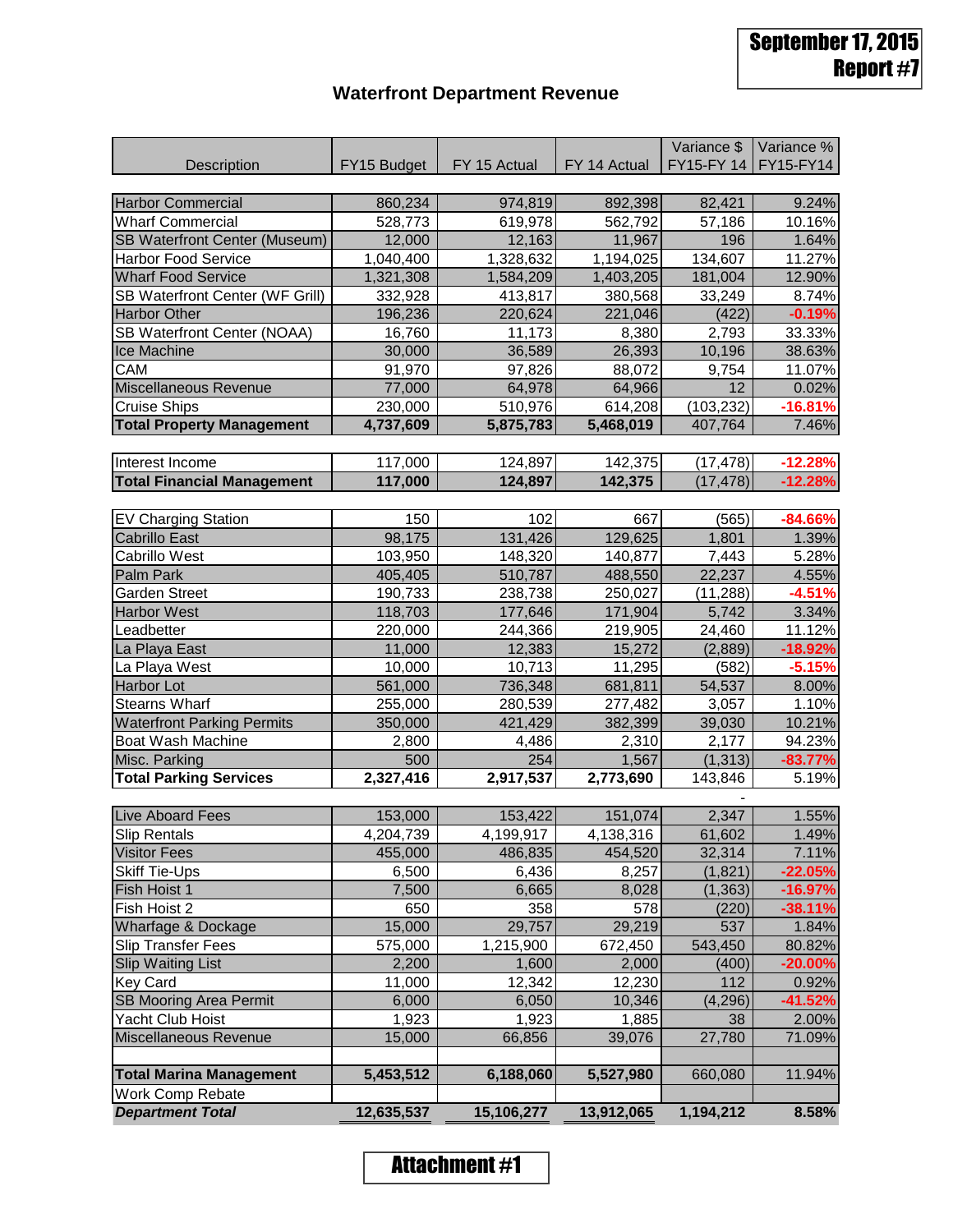September 17, 2015 Report #7

#### **Waterfront Department Expenditures**

| Consolidated 6/30/2015                         |               |              |                          |             |  |
|------------------------------------------------|---------------|--------------|--------------------------|-------------|--|
|                                                | FY 2015       | FY 2015      | Variance \$              | FY 2015     |  |
|                                                | <b>Budget</b> | Expense      | over/ (under) Variance % |             |  |
|                                                |               |              | <b>Budget</b>            |             |  |
| <b>Salaries &amp; Benefits</b>                 | 6,030,686     | 5,799,923    | (230, 763)               | $-3.83%$    |  |
| <b>Allocated Costs</b>                         | 1,277,239     | 1,257,970    | (19,269)                 | $-1.51%$    |  |
| <b>Supplies &amp; Services</b>                 | 2,780,225     | 2,619,588    | (160, 638)               | $-5.78%$    |  |
| <b>Community Promotions (1)</b>                | 138,636       | 100,725      | (37, 911)                | $-27.35%$   |  |
| Capital Outlay Transfers (2)                   | 1,385,000     | 1,385,000    | 0                        | 0.00%       |  |
| Reserves Above Policy FY14 Transfer (3)        | 2,117,678     | 2,117,678    | 0                        | 0.00%       |  |
| Non Capitalized Transfers (4)                  | 80,450        | 37,238       | (43,212)                 | $-53.71%$   |  |
| <b>Beach Lifeguard Service</b>                 | 97,270        | 97,270       | 0                        | 0.00%       |  |
| Principal                                      | 1,050,243     | 1,050,244    |                          | 0.00%       |  |
| Interest                                       | 730,108       | 730,107      | 11                       | 0.00%       |  |
| <b>Appropriated Reserve</b>                    | 100,000       | 0            | (100,000)                | $-100.00\%$ |  |
| Other                                          | 25,680        | 2,455        | (23, 225)                | $-90.44%$   |  |
| <b>Total</b>                                   | 15,813,215    | 15,198,197   | (615, 019)               | $-3.89%$    |  |
| Encumbrances (5)                               |               | 184,350      |                          |             |  |
| <b>Actual Subtotal Expended</b>                | 15,813,215    | 15,198,197   | (615, 019)               | $-3.89%$    |  |
| <b>Reserves Above Policy FY14 Transfer (3)</b> | $-2,117,678$  | $-2,117,678$ |                          |             |  |
| <b>Actual Total Expended</b>                   | 13,695,537    | 13,080,519   | (615, 019)               | $-4.49%$    |  |

(1) July 4 fireworks and Shuttle Bus

(2) Transfer to fund Capital Projects. (see CAR dated 5192015 #20)

(3) Transfer Funds into HPF - see note below and see CAR dated 501920

(4) Non-capitalized equipment and computer software/hardware.

(5) Funding committed but not yet paid, i.e., contracts.

Encumbrances not inclued in expenses - listed here for reporting purposes

**Attachment #2**